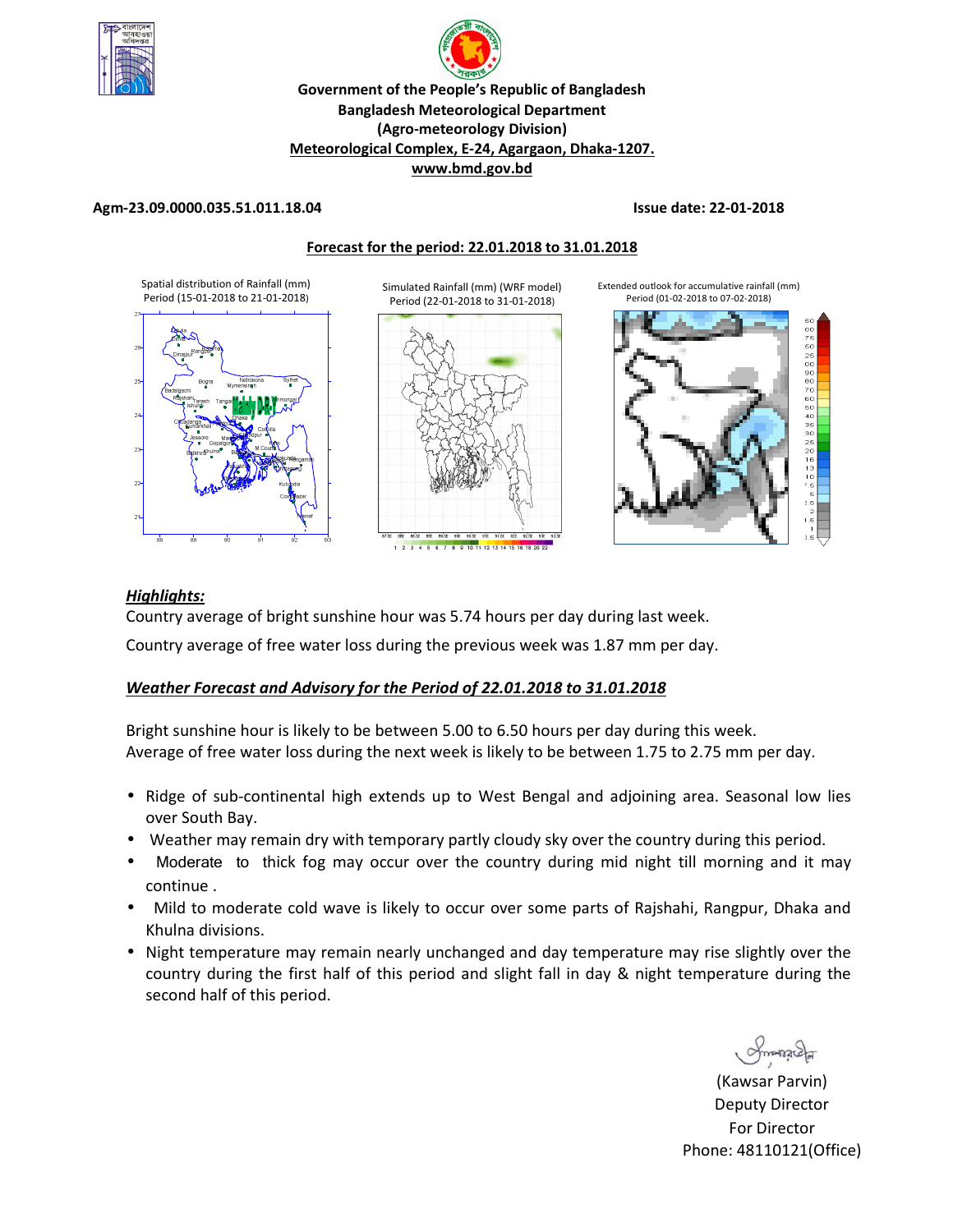#### *Short Weather description Period: 15.01.2018 to 21.01.2018*

### *Maximum And Minimum Temperature (Range and Extreme)*

| <b>Divisions</b> | Maximum<br>temperature<br>range in <sup>o</sup> C |                           |                | Highest maximum<br>temperature in <sup>0</sup> C |      |                  |      | Minimum<br>temperature<br>Range in <sup>O</sup> C | Lowest minimum<br>temperature in <sup>o</sup> C |                      |  |
|------------------|---------------------------------------------------|---------------------------|----------------|--------------------------------------------------|------|------------------|------|---------------------------------------------------|-------------------------------------------------|----------------------|--|
| <b>Dhaka</b>     | 18.5                                              | $-26.5$                   | °c             | Dhaka                                            | 26.5 | $^0$ C           | 08.6 | 15.0 <sup>o</sup> C                               | Faridpur                                        | °c<br>08.6           |  |
| Mymensingh 17.4  |                                                   | $-26.8\text{ °C}$         |                | Mymensingh                                       | 26.8 | $^{\circ}$ c     | 09.5 | 13.9 $^{\circ}$ C                                 | Mymensingh                                      | °c<br>09.5           |  |
| Chittagong       | 19.8                                              | $-28.8\text{ °C}$         |                | Coxsbazar                                        | 28.8 | $^{\circ}$ c     | 09.8 | 15.5 $\degree$ C                                  | Sitakunda                                       | 09.8 <sup>o</sup> C  |  |
| Sylhet           | 20.3                                              | $-27.0\text{ °C}$         |                | Sylhet                                           | 27.0 | $^{\circ}$ c     | 10.5 | 15.0 $^{\circ}$ C                                 | Srimangal                                       | $10.5 \text{ °C}$    |  |
| Rajshahi         | 18.3                                              | $-25.0$                   | °c             | <b>Ishurdi</b>                                   | 25.0 |                  | 07.0 | $\overline{11.2}$ <sup>o</sup> C                  | Rajshahi                                        | $^{\circ}$ c<br>07.0 |  |
| Rangpur          | 15.4                                              | $-24.4 \text{ }^{\circ}C$ |                | Rajarhat                                         | 24.4 | $^{\circ}$ c     | 07.8 | 11.5 $^{0}C$                                      | Rajarhat                                        | $^{\circ}$ c<br>07.8 |  |
| Khulna           | 22.0                                              | $-26.6$                   | $\mathrm{C}^0$ | Jessore                                          | 26.6 | $^{\circ}$ c     | 07.5 | 11.5 $\degree$ C                                  | Chuadanga                                       | $07.5\text{ °C}$     |  |
| Barisal          | 21.8                                              | $-27.4$                   | °c             | Patuakhali                                       | 27.4 | $\mathfrak{a}_c$ | 09.4 | $13.3 \text{ °C}$                                 | <b>Barisal</b>                                  | °c<br>09.4           |  |

### *:Rainfall analysis and average temperature:-*

| Name of the<br><b>Divisions</b> | Name of the<br><b>Stations</b> | Total<br>Rainfall<br>in (mm) | Rainfall<br>in (mm)     | Normal Deviation<br>in $%$ | Total<br>Rainy<br>days | Average<br>M ax<br>Humidity<br>in $%$ | Average<br>M in<br>in % | Average<br>M ax.<br>Humidity temp in °C | Average<br>Normal<br>Max.<br>temp in<br>۰C | Average<br>M in.<br>temp in °<br>С | Average<br>Normal<br>M in.<br>temp in<br>۰C |
|---------------------------------|--------------------------------|------------------------------|-------------------------|----------------------------|------------------------|---------------------------------------|-------------------------|-----------------------------------------|--------------------------------------------|------------------------------------|---------------------------------------------|
| Dhaka                           | Dhaka                          | 000                          | $\mathbf{1}$            | $-100$                     | 00                     | 092                                   | 039                     | 24.8                                    | 25.2                                       | 12.9                               | 12.9                                        |
|                                 | Faridpur                       | 000                          | 1                       | $-100$                     | 00                     | 097                                   | 042                     | 24.8                                    | 24.6                                       | 10.0                               | 12.1                                        |
|                                 | Madaripur                      | 000                          | $\overline{c}$          | $-100$                     | 00                     | 099                                   | 040                     | 24.8                                    | 25.4                                       | 10.7                               | 12.1                                        |
|                                 | Nikli                          | 000                          | **                      | ***                        | 00                     | 098                                   | 068                     | 22.5                                    | $\star\star$                               | 11.9                               |                                             |
|                                 | Tangail                        | 000                          | $\overline{2}$          | $-100$                     | 00                     | 096                                   | 048                     | 24.3                                    | 23.9                                       | 10.3                               | 11.1                                        |
|                                 | Gopalgonj                      | 000                          | **                      | $***$                      | 00                     | 097                                   | 040                     | 025                                     | $\star\star$                               | 009                                | $\star$                                     |
| Mymensingh                      | Mymensingh                     | 000                          | $\overline{2}$          | $***$                      | 00                     | 098                                   | 057                     | 30.8                                    | 24.3                                       | 11.1                               | 11.5                                        |
|                                 | Netrokona                      | 000                          | **                      | ***                        | 00                     | 099                                   | 067                     | 23.0                                    | $\star\star$                               | 12.2                               |                                             |
| Chittagong                      | Chittagong                     | 000                          | 0                       | $***$                      | 00                     | $\star\star$                          | $\star\star$            | $\star\star$                            | 26.0                                       | $\star\star$                       | 13.9                                        |
|                                 | Sitakunda                      | 000                          | 1                       | $***$                      | 00                     |                                       | $\star\star$            | $^{\star\star}$                         | 26.5                                       | $\star\star$                       | 12.1                                        |
|                                 | Rangamati                      | 000                          | 1                       | $***$                      | 00                     | $\star\star$                          | **                      | $\star\star$                            | 25.7                                       | **                                 | 12.9                                        |
|                                 | Cox'sBazar                     | 000                          | 0                       | $***$                      | 00                     | 095                                   | 048                     | 26.6                                    | 27.1                                       | 14.8                               | 15.2                                        |
|                                 | Teknaf                         | 000                          | 0                       | $***$                      | 00                     | 096                                   | 041                     | 027                                     | 27.5                                       | 013                                | 15.0                                        |
|                                 | Hatiya                         | 000                          | $\mathbf{1}$            | $***$                      | 00                     | 100                                   | 47                      | 26                                      | 25.4                                       | 13                                 | 14.4                                        |
|                                 | Sandw ip                       | 000                          | $\overline{c}$          | $-100$                     | 00                     | 99                                    | 44                      | 26                                      | 25.3                                       | 13                                 | 14.1                                        |
|                                 | Kutubdia                       | 000                          | 1                       | $-100$                     | 00                     | 94                                    | 59                      | 25                                      | 25.7                                       | 14                                 | 14.8                                        |
|                                 | Feni                           | 000                          | 1                       | $***$                      | 00                     | $\star\star$                          | $\star\star$            | $\star\star$                            | 25.9                                       | $\star\star$                       | 12.7                                        |
|                                 | M.Court                        | 000                          | $\mathbf{1}$            | -100                       | 00                     | 99                                    | 48                      | 25                                      | 25.3                                       | 14                                 | 13.8                                        |
|                                 | Chandpur                       | 000                          | 1                       | $***$                      | 00                     | 95                                    | 53                      | 25                                      | 24.6                                       | 13                                 | 13.2                                        |
|                                 | Comilla                        | 000                          | 1                       | $***$                      | 00                     | 097                                   | 046                     | 24.8                                    | 25.3                                       | 12.5                               | 12.0                                        |
| Sylhet                          | Sylhet                         | 000                          | $\overline{2}$          | $***$                      | 00                     | 100                                   | 060                     | 25.0                                    | 25.2                                       | 14.3                               | 12.5                                        |
|                                 | Srimongal                      | 000                          | 0                       | #DIV/0!                    | 00                     | 100                                   | 46                      | 24                                      | 25.4                                       | 12                                 | 10.0                                        |
| Rajshahi                        | Rajshahi                       | 000                          | $\overline{2}$          | $***$                      | 00                     | 100                                   | 50                      | 23                                      | 24.1                                       | 08                                 | 10.3                                        |
|                                 | Bogra                          | 000                          | 1                       | $***$                      | 00                     | 099                                   | 044                     | 22.5                                    | 24.4                                       | 9.9                                | 11.3                                        |
|                                 | <b>Ishurdi</b>                 | 000                          | 3                       | ***                        | 00                     | 100                                   | 031                     | 23.4                                    | 24.3                                       | 8.5                                | 10.2                                        |
|                                 | Badalgachi                     | 000                          | **                      | $***$                      | 00                     | 100                                   | 040                     | 21.2                                    | $^{\star\star}$                            | 9.0                                | $^{\star\star}$                             |
|                                 | Tarash                         | 000                          | **                      | $***$                      | 00                     | 099                                   | 047                     | 21                                      | $\star\star$                               | 10                                 |                                             |
| Rangpur                         | Rangpur                        | 000                          | $\overline{c}$          | $***$                      | 00                     | 100                                   | 60                      | 22                                      | 22.8                                       | 10                                 | 10.7                                        |
|                                 | Dinajpur                       | 000                          | 3                       | ***                        | 00                     | 099                                   | 061                     | 20.7                                    | 22.8                                       | 9.6                                | 10.0                                        |
|                                 | Sayedpur                       | 000                          | xx                      | $***$                      | 00                     | 098                                   | 066                     | 21.7                                    | $\star\star$                               | 9.8                                | $**$                                        |
|                                 | Rajarhat                       | 000                          | **                      | ***                        | 00                     | 100                                   | 061                     | 22.4                                    | $\star\star$                               | 9.2                                | $\star\star$                                |
|                                 | Tetulia                        | 000                          | **                      | $***$                      | 00                     | 100                                   | 061                     | 20.9                                    | $\star\star$                               | 10.0                               | $^{\star\star}$                             |
|                                 | Dimla                          | 000                          | xx                      | $***$                      | 00                     | 097                                   | 060                     | 21.3                                    | $\star\star$                               | 10.7                               | $**$                                        |
| Khulna                          | Khulna                         | 000                          | $\mathbf{1}$            | -100                       | 00                     | 100                                   | 44                      | 25                                      | 25.5                                       | 11                                 | 12.4                                        |
|                                 | Mongla                         | 000                          | **                      | $***$                      | 00                     | $\star\star$                          | **                      | $\star\star$                            | $\star\star$                               | $\star\star$                       |                                             |
|                                 | Jessore                        | 000                          | 3                       | -100                       | 00                     | $\star\star$                          | $\star\star$            | $**$                                    | 25.7                                       | $\star\star$                       | 11.1                                        |
|                                 | Chuadanga                      | 000                          | $\overline{\mathbf{4}}$ | $***$                      | 00                     | 96                                    | 43                      | 24                                      | 24.7                                       | 08                                 | 10.6                                        |
|                                 | Satkhira                       | 000                          | $\overline{c}$          | $-100$                     | 00                     | 100                                   | 030                     | 24.6                                    | 25.8                                       | 8.9                                | 12.2                                        |
|                                 | Kumarkhali                     | 000                          | **                      | $***$                      | $\overline{00}$        | 083                                   | 075                     | 23.3                                    | $\star\star$                               | 9.7                                | $^{\star\star}$                             |
| Barisal                         | Barisal                        | 000                          | $\mathbf{1}$            | $-100$                     | 00                     | 100                                   | 039                     | 25.4                                    | 25.6                                       | 10.2                               | 12.0                                        |
|                                 | Bhola                          | 000                          | 3                       | $-100$                     | 00                     | 98                                    | 42                      | 26                                      | 25.6                                       | 11                                 | 12.5                                        |
|                                 | Patuakhali                     | 000                          | 1                       | $-100$                     | $00\,$                 | 099                                   | 040                     | 25.6                                    | 25.8                                       | 12.1                               | 13.7                                        |
|                                 | Khepupara                      | 000                          | 1                       | $-100$                     | $00\,$                 | 99                                    | 40                      | 26                                      | 25.9                                       | 11                                 | 13.9                                        |
|                                 |                                |                              |                         |                            |                        |                                       |                         |                                         |                                            |                                    |                                             |

N.B-.Analyses contained in this bulletin are based on preliminary un-checked data. \*\* Data not received. \*\*\* Data not available.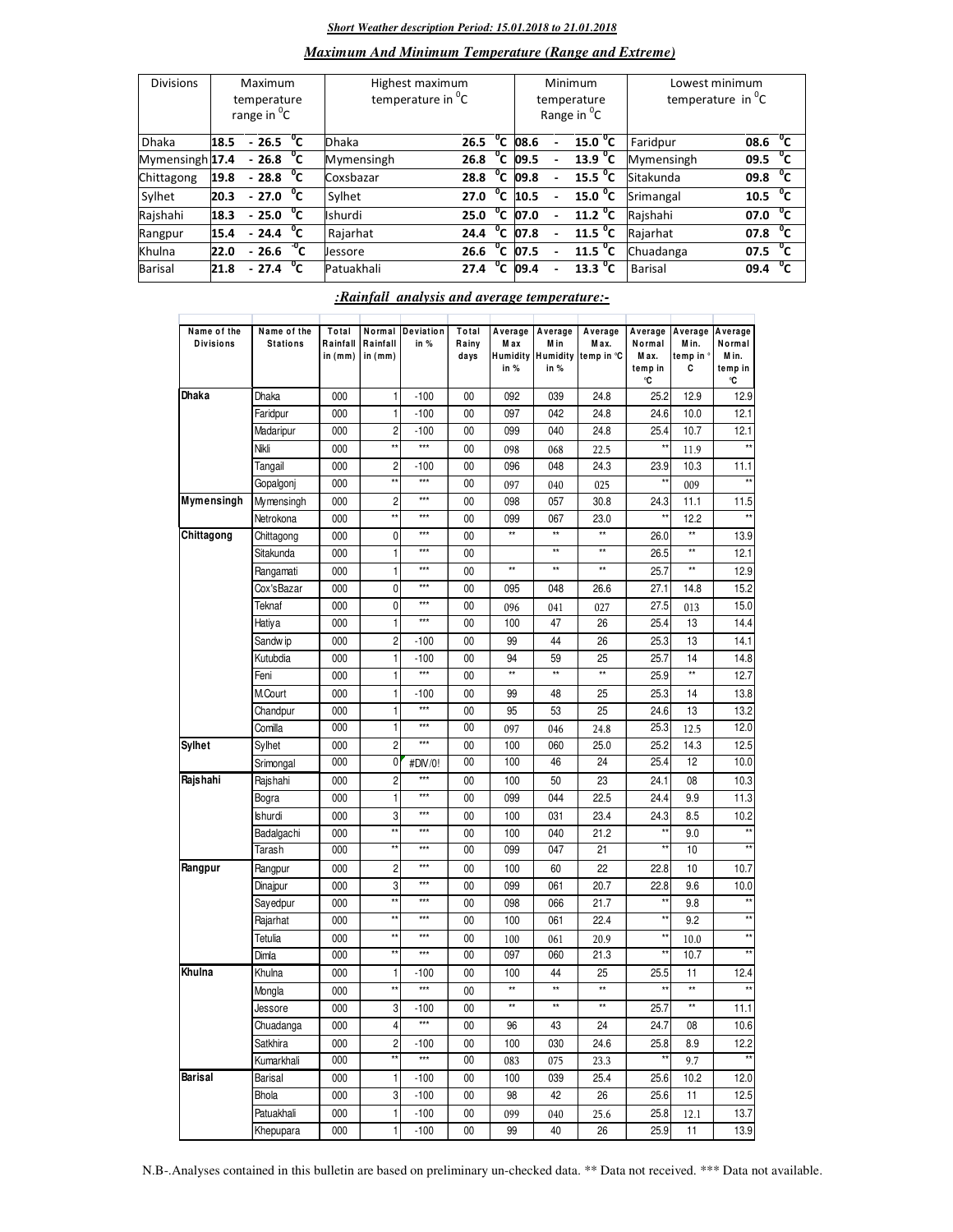

Spatial distribution of Rainfall (mm). Period (15-01-2018 to 21-01-2018)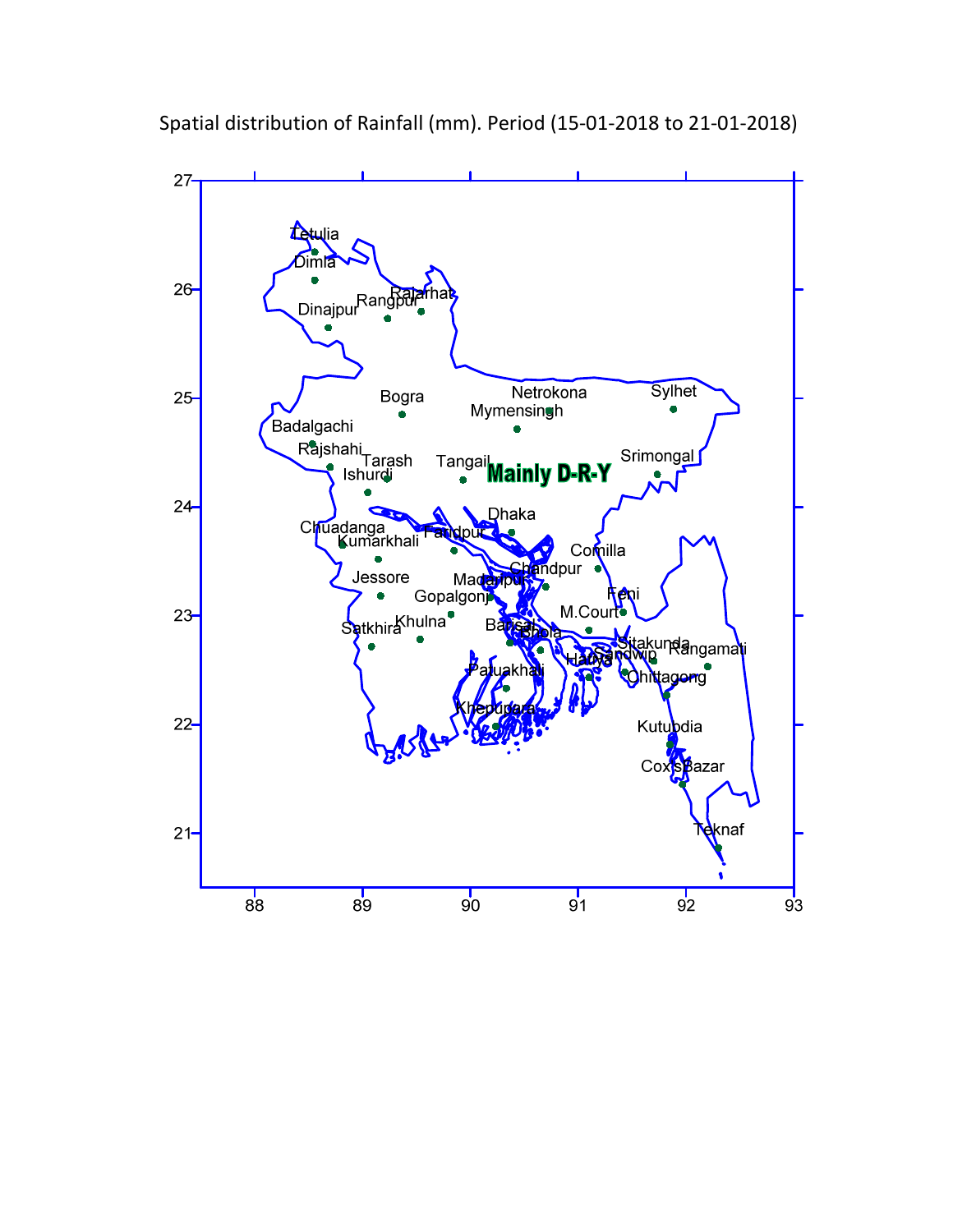



## গণপ্রজাতন্ত্রী বাংলাদেশ সরকার বাংলাদেশ আবহাওয়া অধিদপ্তর কৃষি আবহাওয়া মহাশাখা আবহাওয়া ভবন, ই-২৪, আগারগাঁও, ঢাকা-১২০৭। www.bmd.gov.bd

#### এজিএম-২৩.০৯.০০০০.০৩৫.৫১.০১১.১৮.০৪

### তারিখ: ২২-০১-২০১৮ খ্রিঃ

## পূর্বাভাসের সময়কাল: ২২-০১-২০১৮ থেকে ৩১-০১-২০১৮

Spatial distribution of Rainfall (mm) Period (15-01-2018 to 21-01-2018)



Simulated Rainfall (mm) (WRF model) Period (22-01-2018 to 31-01-2018)



1 2 3 4 5 6 7 8 9 10 11 12 13 14 15 16 18 20 22



প্ৰধান বৈশিষ্ট্য সমূহঃ-

গত সপ্তাহে দেশের দৈনিক উজ্জ্বল সূর্যকিরণ কালের গড় ৫.৭৪ ঘন্টা ছিল । গত সপ্তাহে দেশের দৈনিক বাঙ্গীভবনের গড় ১.৮৭ মিঃ মিঃ ছিল।

### আবহাওয়ার পূর্বাভাসঃ- ২২-০১-২০১৮ থেকে ৩১-০১-২০১৮ ইং পর্যন্ত।

এ সপ্তাহে দৈনিক উজ্জ্বল সূর্য কিরণ কাল ৫.০০ থেকে ৬.৫০ঘন্টার মধ্যে থাকতে পারে । আগামী সপ্তাহের বাষ্পীভবনের দৈনিক গড় ১.৭৫ মিঃ মিঃ থেকে ২.৭৫ মিঃ মিঃ থাকতে পারে।

- উপ-মহাদেশীয় উচ্চচাপ বলয়ের বর্ধিতাংশ পশ্চিমবঙ্গ ও তৎসংলগ্ন এলাকা পর্যন্ত বিস্তৃত রয়েছে। মৌসুমের স্বাভাবিক লঘুচাপ দক্ষিণ বঙ্গোপসাগরে অবস্থান করছে।
- এ সময়ে আকাশ অস্থায়ীভাবে আংশিক মেঘলাসহ আবহাওয়া শুষ্ক থাকতে পারে।
- এ সময়ে দেশের মধ্য রাত হতে সকাল পর্যন্ত মাঝারী থেকে ভারী কয়াশা পডতে পারে এবং তা অব্যহত থাকতে পারে।
- এ সময়ের রাজশাহী, রংপুর, ঢাকা ও খুলনা বিভাগের কিছু অংশের উপর দিয়ে মৃদু থেকে মাঝারী ধরনের শৈত্যপ্রবাহ বয়ে যেতে পারে ।
- এ সময়ের প্রথমার্ধে সারাদেশে রাতের তাপমাত্রা প্রায় অপরিবর্তিত থাকতে পারে এবং দিনের তাপমাত্রা সামান্য বৃদ্ধি পেতে পারে এবং এ সময়ের দ্বিতীয়ার্ধে দিন ও রাতের তাপমাত্রা সামান্য হ্রাস পেতে পারে।

*Symonacla* 

(কাওসার পারভীন) উপপরিচালক পরিচালকের পক্ষে ফোনঃ ৪৮১১০১২১(দপ্তর)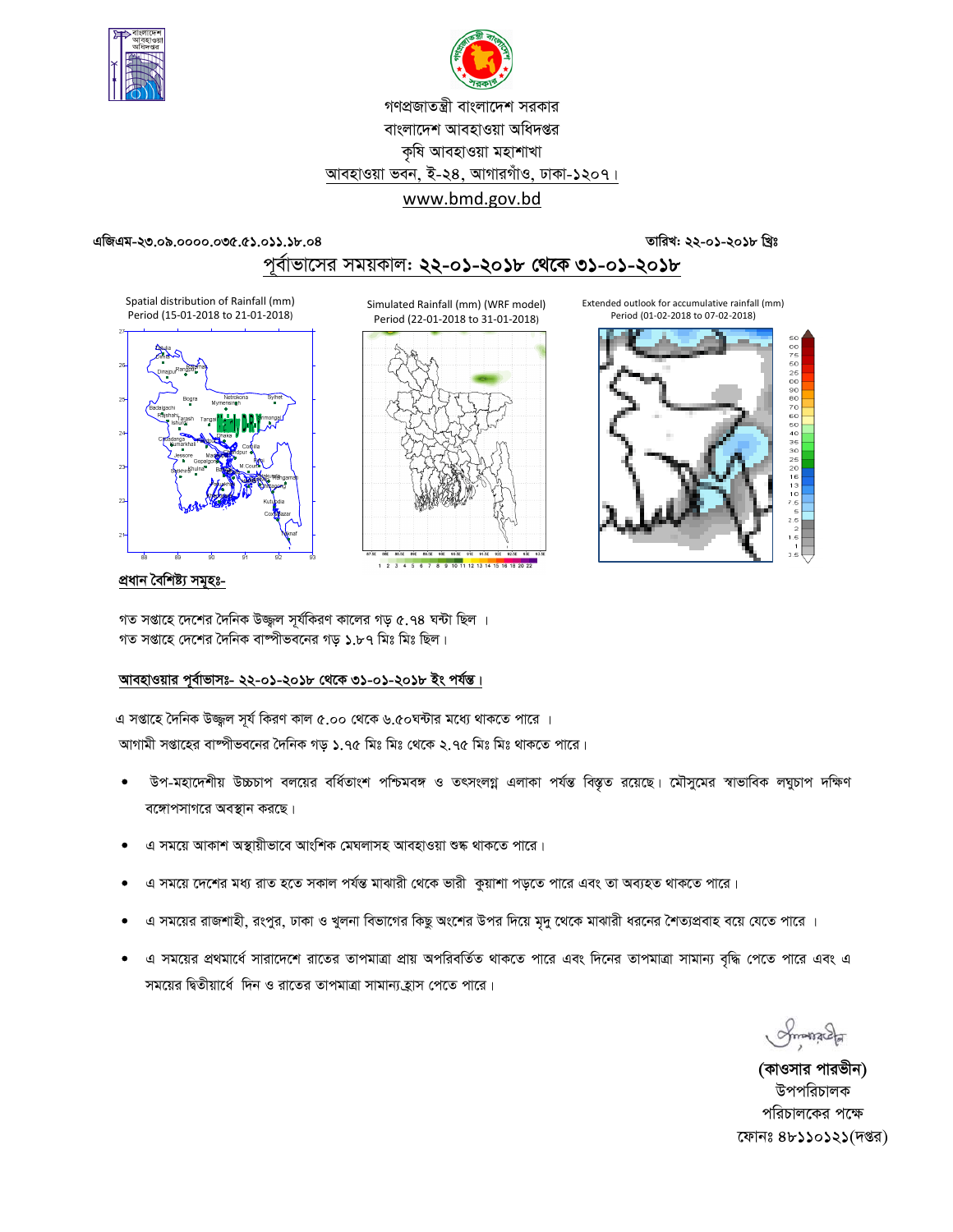#### সংক্ষিপ্ত আবহাওয়া বিবরণী, সময়: ১৫.০১.২০১৮ থেকে ২১.০১.২০১৮  $\overline{+}$

\_ \_

 $-$ 

|           |                                  |                                  |            | માવાજ હ માવાાવક્ષ                  | <i><b>9174191</b></i> |                    |                       |                      |              |                |
|-----------|----------------------------------|----------------------------------|------------|------------------------------------|-----------------------|--------------------|-----------------------|----------------------|--------------|----------------|
| বিভাগ     |                                  | সৰ্বোচ্ছ তাপমাত্ৰাব              |            | $^\circ$ সেঃ<br>সৰ্বোচ্ছ তাপমাত্ৰা |                       |                    | সর্বোনিম্ন তাপমাত্রার | সর্বোনিম্ন তাপমাত্রা |              |                |
|           |                                  | <i>পরিসর °</i> সেঃ               |            |                                    |                       | <i>পরিসর °</i> সেঃ |                       |                      | $^\circ$ সেঃ |                |
| ঢাকা      | $\mathcal{F} \times \mathcal{C}$ | - ২৬.৫ $\degree$ সেঃ             | ঢাকা       | ২৬.৫ ° সেঃ                         | ০৮.৬                  | - ১৫.০             | ° (ਸਃ                 | ফরিদপুর              | ০৮.৬         | $^{\circ}$ (সঃ |
| ময়মনসিংহ | 59.8                             | - ২৬.৮ °CI:                      | মায়মনসিংহ | ২৬.৮ ° সেঃ                         | ০৯.৫                  | - ১৩.৯             | $^\circ$ (ਸਃ          | ময়মনসিংহ            | ১.৫০         | $^{\circ}$ (সঃ |
| চট্টগ্ৰাম | ১৯.৮                             | $^\circ$ সেঃ<br>- ২৮.৮           | কক্সবাজার  | ২৮.৮ ° সেঃ                         | ৩৯.৮                  | - ১৫.৫             | ீ $K$ े               | সীতাকুড              | ৩৯.৮         | $^{\circ}$ (সঃ |
| সিলেট     | ২০.৩                             | $^{\circ}$ সেঃ<br>- ২৭.০         | সিলেট      | ২৭.০ ° সেঃ                         | 30.0                  | - ১৫.০             | $\degree$ মেঃ         | শ্ৰীমঙ্গল            | ১০.৫         | $^{\circ}$ (সঃ |
| রাজশাহী   | ১৮.৩                             | $^{\circ}$ সেঃ<br>- ২৫.০         | ঈশ্বরদী    | ংশ ° সেঃ                           | 09.0                  | - ১১.২ ° সেঃ       |                       | রাজশাহী              | ०१.०         | $^{\circ}$ (সঃ |
| রংপর      | $\mathcal{S}(.8)$                | $^{\circ}$ সেঃ<br>28.8<br>$\sim$ | রাজার হাট  | ২8.8 ° সেঃ                         | 09.b                  | - ১১.৫             | $^\circ$ সেঃ          | রাজারহাট             | 09.b         | $^{\circ}$ (সঃ |
| খুলনা     | ২২.০                             | $^{\circ}$ (সঃ<br>- ২৬.৬         | যশোর       | ২৬.৬ ° সেঃ                         | ०१.৫                  | $-35.0$            | $^{\circ}$ সেঃ        | চয়াডাঙ্গা           | ०१.৫         | $^{\circ}$ (সঃ |
| বরিশাল    | ২১.৮                             | - ২৭.৪ °সেঃ                      | পটুয়াখালী | ২৭.৪ $^{\circ}$ সেঃ                | ০৯.৪                  | - ১৩.৩             | $\degree$ মেঃ         | ররিশাল               | ০৯.৪         | $^{\circ}$ (সঃ |

## বৃষ্টিপাত বিশ্লেষন এবং ম্বাভাবিক তাপমাত্রা: -

| বিভাগের নাম | স্টেশনের নাম | মোট<br>বৃষ্টিশাত<br>(মিঃমিঃ) | ষাভাবিক<br>বৃষ্টিপাত<br>( মিঃমিঃ) | বিছ্যুতি(%) | মোট<br>বৃষ্টিশাতের<br>দিন | সৰ্বোচ্ছ<br>গড় আদ্রতা<br>( %) | সৰ্বোনিম্ন<br>আদ্ৰতা<br>( %) | গড় সৰ্বোচ্ছ<br>তাপমাত্রা<br>( ডিগ্ৰী সেঃ) | গড<br>ষভাবিক<br>তাপমাত্রা<br>( ডিগ্ৰী সেঃ) | সৰ্বোনিম্ন<br>গড<br>তাপমাত্রা<br>(ডিগ্ৰী<br>(সঃ) | সৰ্বোনিম্ন<br>ষাভাবিক<br>গড<br>তাপমাত্রা(<br>ডিগ্ৰী সেঃ) |
|-------------|--------------|------------------------------|-----------------------------------|-------------|---------------------------|--------------------------------|------------------------------|--------------------------------------------|--------------------------------------------|--------------------------------------------------|----------------------------------------------------------|
| ঢাকা        | ঢাকা         | 000                          | $\mathbf{A}$                      | $-500$      | 00                        | ০৯২                            | ০৩৯                          | 28.5                                       | ২৫.২                                       | ১২.৯                                             | ১২.৯                                                     |
|             | ফরিদপুর      | 000                          | ډ                                 | -200        | $^{\circ}$                | ০৯৭                            | ০৪২                          | 28.5                                       | 28.6                                       | ১০.০                                             | 32.5                                                     |
|             | মাদারীপুর    | 000                          | ২                                 | -200        | $^{\circ}$                | ০৯৯                            | 080                          | 28.5                                       | ২৫.8                                       | 30.9                                             | 32.5                                                     |
|             | নিকলী        | 000                          | **                                | ***         | 00                        | ০৯৮                            | ০৬৮                          | ২২.৫                                       | $**$                                       | 33.5                                             | $\ast$                                                   |
|             | টাঙ্গাইল     | 000                          | ২                                 | -১০০        | $^{\circ}$                | ০৯৬                            | 08 <sub>b</sub>              | ২৪.৩                                       | ২৩.৯                                       | ১০.৩                                             | 33.3                                                     |
|             | গোপালগজ্ঞ    | 000                          | $**$                              | ***         | $^{\circ}$                | ০৯৭                            | 080                          | ০২৫                                        | $**$                                       | ০০৯                                              | $\ast$ $\ast$                                            |
| ময়মনসিংহ   | ময়মনসিংহ    | 000                          | ډ                                 | ***         | 00                        | ০৯৮                            | ०৫१                          | 00.b                                       | ২৪.৩                                       | 33.5                                             | 33.0                                                     |
|             | নেত্ৰকোনা    | 000                          | **                                | ***         | $^{\circ}$                | ০৯৯                            | ০৬৭                          | ২৩.০                                       | $* *$                                      | ১২.২                                             | $**$                                                     |
| চট্টগ্রাম   | ঢট্রগ্রাম    | 000                          | $\circ$                           | ***         | $^{\circ}$                | **                             | $**$                         | **                                         | ২৬.০                                       | **                                               | ১৩.৯                                                     |
|             | সীতাকুন্ড    | 000                          | $\overline{\phantom{a}}$          | ***         | 0 <sup>o</sup>            |                                | $**$                         | $**$                                       | ২৬.৫                                       | $**$                                             | 32.5                                                     |
|             | রাঙ্গামার্টি | 000                          | S                                 | ***         | $^{\circ}$                | **                             | **                           | **                                         | ২৫.৭                                       | **                                               | 32.5                                                     |
|             | কক্সবাজার    | 000                          | $\circ$                           | ***         | $^{oo}$                   | ০৯৫                            | 08 <sub>b</sub>              | ২৬.৬                                       | ২৭.১                                       | 58.5                                             | 30.3                                                     |
|             | টেকনাফ       | 000                          | $\circ$                           | ***         | $^{oo}$                   | ০৯৬                            | 08                           | ०२१                                        | ২৭.৫                                       | ০১৩                                              | 30.0                                                     |
|             | হাতিয়া      | 000                          | ډ                                 | ***         | $^{\circ}$                | ১০০                            | 8۹                           | ২৬                                         | ২৫.৪                                       | ১৩                                               | 58.8                                                     |
|             | সন্দ্বীপ     | 000                          | ২                                 | $-200$      | $^{\circ}$                | ৯৯                             | 88                           | ২৬                                         | ২৫.৩                                       | ১৩                                               | 58.5                                                     |
|             | কুতুবদীয়া   | 000                          | S                                 | $-200$      | $\circ$                   | $\mathbf{58}$                  | ৫৯                           | ২৫                                         | ২৫.৭                                       | 58                                               | 58.b                                                     |
|             | কেনী         | 000                          | ډ                                 | ***         | $^{\circ}$                | **                             | $**$                         | **                                         | ২৫.৯                                       | **                                               | 32.9                                                     |
|             | মাইজদী কোর্ট | 000                          | $\blacktriangleright$             | $-200$      | $^{oo}$                   | ৯৯                             | 8 <sub>b</sub>               | ২৫                                         | ২৫.৩                                       | 58                                               | 50.b                                                     |
|             | চাঁদপুর      | 000                          | $\blacktriangleright$             | ***         | $\circ$                   | ৯৫                             | ৫৩                           | ২৫                                         | 28.6                                       | ১৩                                               | 50.3                                                     |
|             | কৃমিল্লা     | 000                          | ډ                                 | ***         | $^{\circ}$                | ০৯৭                            | ০8৬                          | 28.5                                       | ২৫.৩                                       | 32.6                                             | ১২.০                                                     |
| সিলেট       | সিলেট        | 000                          | ২                                 | ***         | $^{oo}$                   | ১০০                            | ০৬০                          | ২৫.০                                       | ২৫.২                                       | 58.0                                             | 32.6                                                     |
|             | শ্ৰীমঙ্গল    | 000                          | $\circ$                           | #উওঠ/০!     | $^{\circ}$                | 500                            | 8 <sub>b</sub>               | ২৪                                         | ২৫.8                                       | ১২                                               | 50.0                                                     |
| ৰাজশাহী     | রাজশাহী      | 000                          | $\mathbf{r}$                      | ***         | $\circ$                   | 500                            | <b>CO</b>                    | ২৩                                         | 28.5                                       | ob                                               | 50.9                                                     |
|             | বগুডা        | 000                          | $\blacktriangleright$             | ***         | $^{oo}$                   | ০৯৯                            | 088                          | ২২.৫                                       | 28.8                                       | ৯.৯                                              | 33.3                                                     |
|             | ঈশ্বরদী      | 000                          | ৩                                 | ***         | $^{\circ}$                | ১০০                            | ০৩১                          | 20.8                                       | ২৪.৩                                       | b.C                                              | 30.3                                                     |
|             | বদলগাঘী      | 000                          | **                                | ***         | $^{\circ}$                | 500                            | 080                          | ২১.২                                       | **                                         | ৯.০                                              | $**$                                                     |
|             | তাডাশ        | 000                          | **                                | ***         | $^{\circ}$                | ০৯৯                            | 089                          | ২১                                         | $**$                                       | ১০                                               | $**$                                                     |
| রংগুব       | রংপুর        | 000                          | ২                                 | ***         | $^{\circ}$                | ১০০                            | ৬০                           | ২২                                         | ২২.৮                                       | ১০                                               | 30.9                                                     |
|             | দিনাজপুর     | 000                          | ৩                                 | ***         | $\circ$                   | ০৯৯                            | ০৬১                          | २०.१                                       | ২২.৮                                       | ৯.৬                                              | 50.0                                                     |
|             | সৈয়দপুর     | 000                          | **                                | ***         | 00                        | ০৯৮                            | ০৬৬                          | ২১.৭                                       | $**$                                       | ৯.৮                                              | $**$                                                     |
|             | রাজারহাট     | 000                          | **                                | ***         | $^{\circ}$                | ১০০                            | ০৬১                          | ২২.৪                                       | $* *$                                      | ৯.২                                              | $**$                                                     |
|             | তেতুঁলিয়া   | 000                          | **                                | ***         | $^{oo}$                   | 500                            | ০৬১                          | ২০.৯                                       | $**$                                       | 0.06                                             | $**$                                                     |
|             | ডিমলা        | 000                          | **                                | ***         | $^{\circ}$                | ০৯৭                            | ০৬০                          | ২১.৩                                       | $**$                                       | 9.9                                              | $**$                                                     |
| থুলনা       | থুলনা        | 000                          | د                                 | -200        | $^{\circ}$                | ১০০                            | 88                           | ২৫                                         | ২৫.৫                                       | دد                                               | 52.8                                                     |
|             | মংলা         | 000                          | $**$                              | ***         | $^{oo}$                   | $**$                           | **                           | **                                         | $**$                                       | **                                               | $**$                                                     |
|             | যশোর         | 000                          | ৩                                 | -200        | $^{\circ}$                | **                             | $**$                         | **                                         | ২৫.৭                                       | **                                               | 33.3                                                     |
|             | চুয়াডাঙ্গা  | 000                          | 8                                 | ***         | $^{\circ}$                | ৯৬                             | 8 <sub>0</sub>               | ২৪                                         | २8.१                                       | ob                                               | 30.6                                                     |
|             | সাতস্কীরা    | 000                          | ۵                                 | $-200$      | $^{oo}$                   | 500                            | ०७०                          | ২৪.৬                                       | ২৫.৮                                       | ৮.৯                                              | 32.3                                                     |
|             | কুমারথালী    | 000                          | **                                | ***         | $^{oo}$                   | $ob$ ৩                         | ०१৫                          | ২৩.৩                                       | $**$                                       | ৯.৭                                              | $**$                                                     |
| ববিশাল      | বরিশাল       | 000                          | S                                 | -200        | $^{\circ}$                | 500                            | ০৩৯                          | ২৫.৪                                       | ২৫.৬                                       | ১০.২                                             | ১২.০                                                     |
|             | ভোলা         | 000                          | ৩                                 | $-500$      | $^{oo}$                   | ৯৮                             | 8২                           | ২৬                                         | ২৫.৬                                       | دد                                               | 32.6                                                     |
|             | পটুয়াথালী   | 000                          | ډ                                 | -200        | $^{\circ}$                | ০৯৯                            | 080                          | ২৫.৬                                       | ২৫.৮                                       | 32.5                                             | 30.9                                                     |
|             | খেপুপাড়া    | 000                          | ς                                 | $-500$      | $^{\circ}$                | ৯৯                             | 80                           | ২৬                                         | ২৫.৯                                       | دد                                               | ১৩.৯                                                     |

N.B.Analyses contained in this bulletin are based on preliminary un-checked data. \*\* Data not received. \*\*\* Data not available.